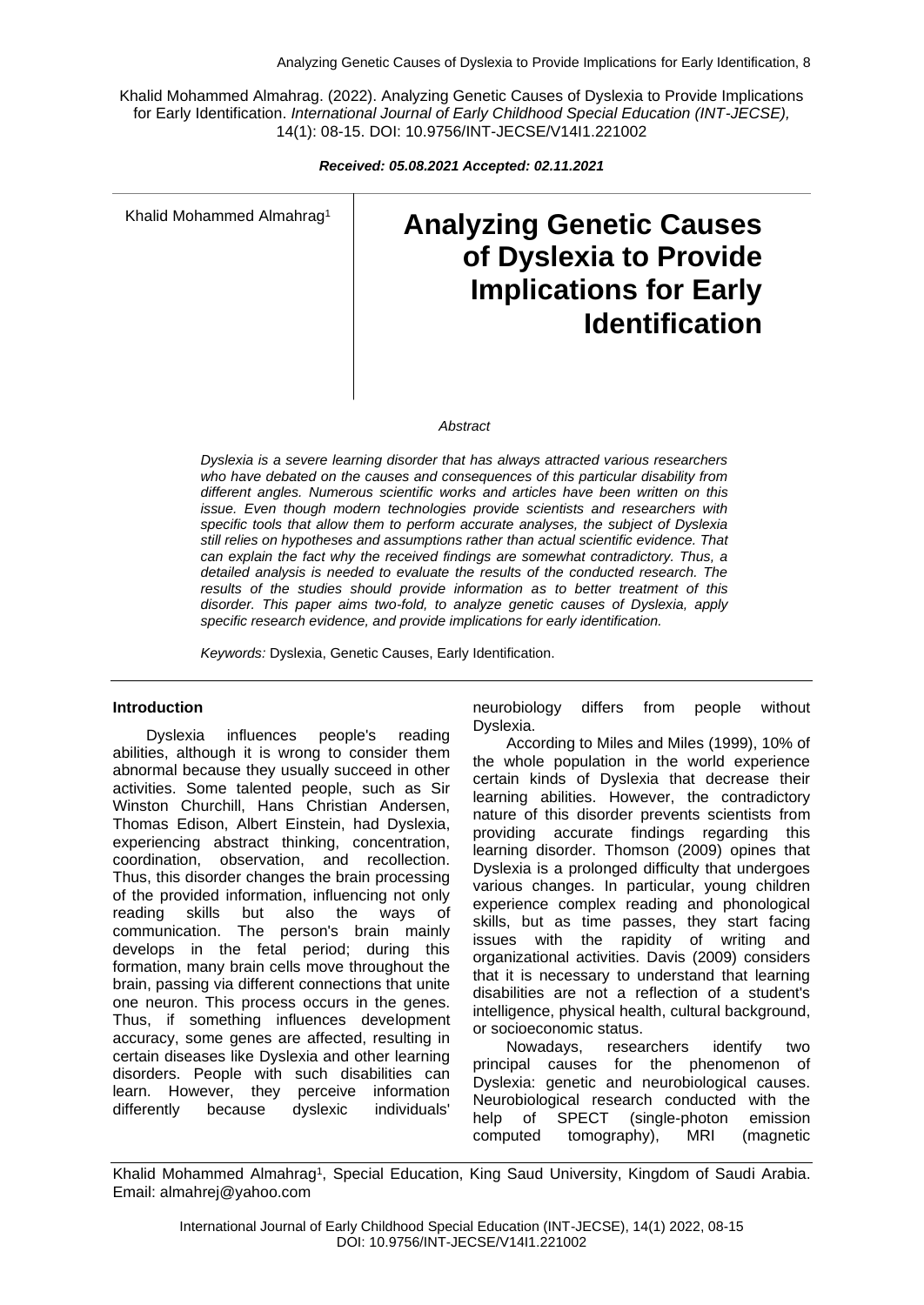resonance imaging), or PET (positron emission tomography) scans point at biological causes; in particular, they reveal a specific language area. The planum temporale is equal in left and right sides in a person with Dyslexia, while usually, the left side should be more significant. Some biologists consider this difference the cause of problems with some areas of learning in children and adults. Recent medical research indicates that Dyslexia and other learning difficulties possibly appear due to the wrong brain activity. Much genetic analysis explains these Neurological differences. According to these investigations and studies, Dyslexia is transferred from relatives to a dyslexic person through certain genetic links. Hornsby (2011) points out that more than 80% of dyslexic individuals have a close relative with similar learning disorders. Thus, if a mother or a father has Dyslexia, their child will also likely experience this disorder.

#### **Materials and Methods**

Systematic Reviews of Observational Studies guided the review. Articles based on observational studies on genetic causes of Dyslexia and early identification of the disorder were considered eligible for inclusion. Articles were excluded from the study if they did not meet the inclusion criteria.

This research made use of data from three databases. The initial search was performed on September 26, 2020, and encompassed all original articles published in English. It was restricted to "dyslexia" terms to minimize the risk of missing potentially relevant articles. In October 2020, the screening process started. After reviewing all titles and abstracts, all remaining articles underwent full-text screening. A thorough search of the reference list on October 28, 2020, produced other research works that the initial search missed.

## **Results**

#### *1. Genetic Role to Identify the Dyslexia*

Earlier genetic studies had revealed certain inaccuracies due to the lack of appropriate analysis tools; recent research provides more accurate findings (Brkanac, Chapman, Matsushita, Chun, Nielsen, Cochrane, & Raskind, 2007). Twin studies (conducted in identical and fraternal pairs), family pedigree analysis, and sibling research are the most successful methods for identifying genetic causes of Dyslexia and similar learning disorders.

It concerns the orthographic or phonological skills of dyslexic individuals. To define these skills, scholars have applied the following

measures towards the analysis: nonword reading to identify phonological processing (Stevenson, 2012). Nonword reading proposed by researchers and educators to use with the help of phonemes and morphemes. Pseudo homophone exercise aims at recognizing the correct word from two almost similar orthographic models (for example, "pane' and "pain"). A combination of both measures contributes to a more profound analysis of various aspects of Dyslexia from this point on. Stevenson (2012) suggests dividing orthographic coding into two exercises: the correct reading of unusual words (i.e., irregular verbs) and the recognition of words that have a similar sound form (for example, "buy" and "by"). Studies carried out in London and Colorado on phonological processing confirm the theoretical implications of these exercises. The results of the London study have shown that the reading of unusual words (that is, orthographic measures) has not revealed a considerable inherited level. In contrast, the distinction of words with similar sound forms (that relate to orthography) has pointed at a high level of heritability in the participants in the study.

Therefore, the research has suggested that genetic factors greatly influence phonological coding. Moreover, orthographic processing is different. According to Stevenson (2012), contrary to the London study, later Colorado findings reveal a higher level of inherited features in orthographic measures. That may be explained by the increased volume of samples or by another proband criterion. However, applying these findings to other received results (e.g., the twin's research) shows that the environment intensifies phonological and orthographic measures in a person's life, although this cannot be considered the principal reason for a learning disorder.

The Colorado research compared the similarity in behavior of same-sex and identical twins. It tested the DNA of dyslexic children and their parents or relatives influenced by both environmental and genetic factors. It is crucial to realize that identical twins are born from one sperm and egg. Thus, they use all their genes. Fraternal twins are born from two separate sperm and egg, sharing just some genes. As children take an active part in creating their surroundings (both in and beyond the bounds of the family), then non-similar genes of fraternal twins may contribute to more considerable environmental distinctions than genes of identical twins. For instance, one of two fraternal twins may have normal genes that control reading and spelling skills, while the other may possess dyslexia genes. Indeed, the latter twin will experience problems with reading and spelling; their results in school will be wrong compared to the first twin, whose genes tend to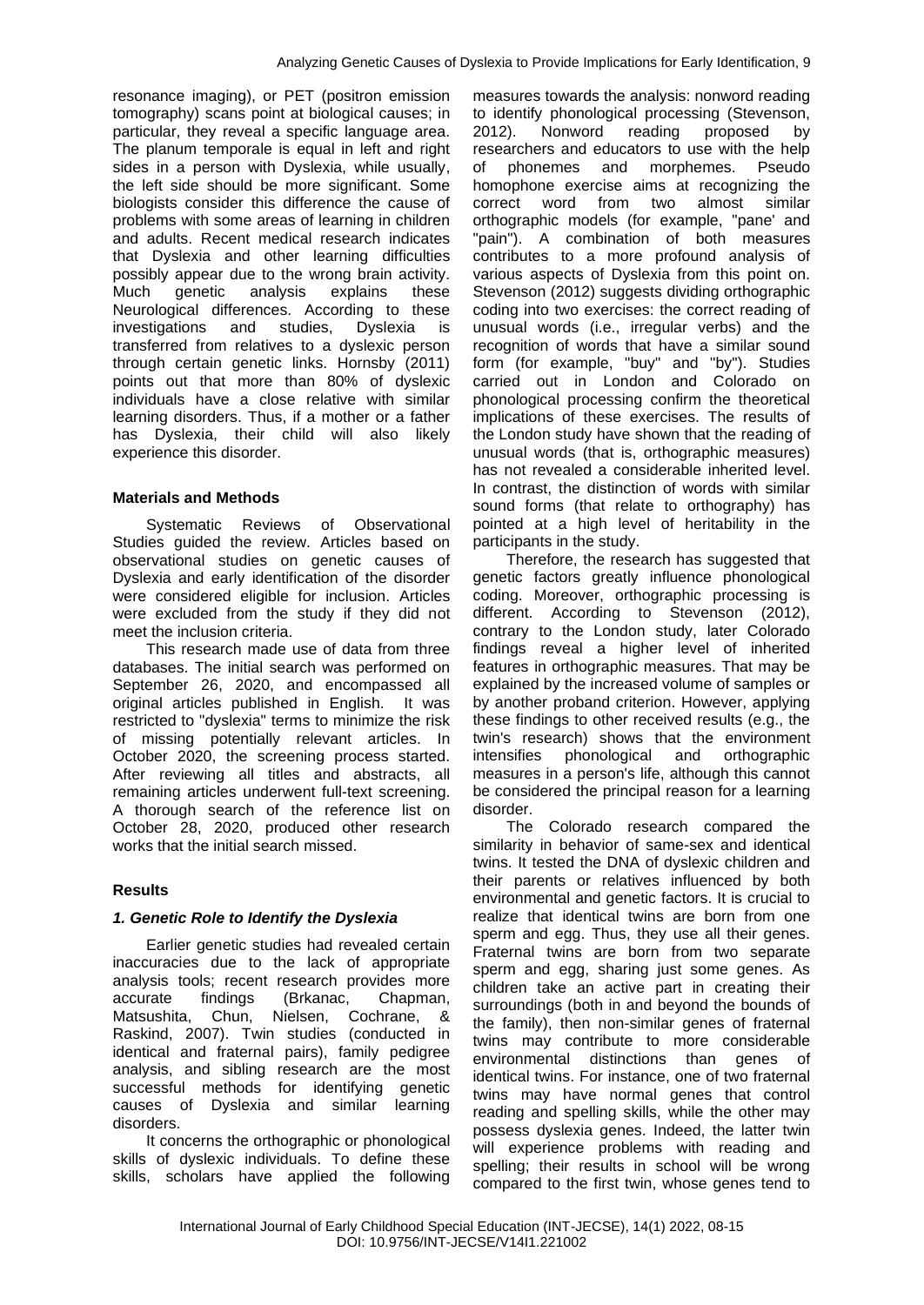be average or even excellent. This point can hardly be considered disputable, based on specific scientific evidence (Stevenson, 2012). Therefore, examining fraternal and identical twin pairs in the Colorado study has shown that genes significantly impact the lack of phoneme knowledge in dyslexic groups of individuals. With the help of twin studies, scientists can explore the genetic causes of dyslexia-related phenotypes.

Besides, a special two-dimensional examination elaborated for twin research may help to understand to what extent specific spelling and reading abilities connect to the same genes. If one of the twins lacks phoneme knowledge, it will almost definitely influence the other, particularly with identical twins. The situation with fraternal twins is slightly different because here, the second twin's phonological coding deficit is much lower than in their identical counterpart. It may explain the fact that fraternal twins have only 50% of similar genes. Two-dimensional research shows that the influence of genes on the knowledge of phonemes takes around 70% of all measures, and about 30% belongs to the environment (Gayán, Willcutt, Fisher, Francks, Cardon, Olson, & DeFries, 2005). The effect of genes on the phonological deficit in groups is about 70%, so the researchers assume similar genes influence nonword reading and phoneme knowledge.

Earlier research shows that dyslexia transfers throughout three generations of individuals where autosomal transfer acquires a dominant position (Sharma, Kohli& Sankhyan, 2021). In addition, reading disorders may be polygenic (that is, multi-factor). Polygenic means caused by more than one gene and includes environmental factors. It can also be monogenic (with only one gene) in nature. For instance, the polygenic model can apply when the level of Dyslexia in children depends on whether it is a mother or a father exposed to this disorder (Scerri, & Schulte-Körne, 2010).

Contrary to the polygenic model, the monogenic model is the actual location of a particular gene and its isolation. It is essential as the lack of expression of the definite gene in persons with the clear manifestation of the interconnection of mutations in the gene shows evidence that a particular gene is responsible for this disease. In this case, such gene isolation may result in substituting the defected gene with an identical copy, which will operate correctly and positively affect a person. However, some scientists argue about the monogenic nature of diseases as they claim. Those monogenic disorders tend to be more polygenic. In some cases, to define the severity and seriousness of illnesses, one needs to involve other genes rather than just one gene.

Therefore, twin monozygotic and dizygotic studies reveal the significance of genes in various learning disorders and depict the differences between genders. Besides, inventions in molecular genetics provide scientists with additional opportunities to recognize the particular genes responsible for Dyslexia. Molecular genetic research introduced in 1983 confirm heritable phenotypes (Asherson, & Curran, 2013). The results of these studies indicate that learning disorders, in particular Dyslexia, can be attributed to a combination of genes (either oligogenic or polygenic) rather than to one gene, as some scientists had previously suggested (Pennington, McGrath, & Peterson, 2019).

## *2. Chromosomes Responsible for Dyslexia*

The successful analysis of complex disorders such as Dyslexia with the help of the so-called L.D. (linkage disequilibrium) mapping strategies (Fisher, 2006) provided more accurate results in contrast to previous studies. Contrary to standard linkage mapping, L.D. Mapping depends on segregation variety in natural populations, and thus samples received from this method comprise much more important meioses than in traditional mapping samples. Of course, no doubt that the successful consequence of L.D. Mapping also relies on other essential factors: the number of examined persons, analytical techniques applied, population structure, and other additional factors.

Testing dyslexic DNA has provided evidence that genetic effects on Dyslexia directly connect to chromosomes 1,2, 6, 15, and 18 (Grigerenko, 2003). Gayán, Willcutt, Fisher, Francks, Cardon, Olson, & DeFries (2003) proved this hypothesis. Grigorenko, for instance, applied information, which he and his colleagues received from extended families with reading disorders and revealed that there is quite a strong linkage between phoneme deficits to similar HLA on chromosome 6. Conversely, there is a weaker linkage to the said chromosome for word recognition, and it tends more to chromosome 15. Further study of additional genetic markers will prove whether definite genetic links bear responsibility for each person's different skills.

Nowadays, several different viewpoints exist on what exact gene or even a sequence of genes causes Dyslexia. The studies of a few scientific groups have shown that there are at least three genes that are responsible for causing this disorder, that is, DYX1 (on chromosome 15), DYX2 (on chromosome  $6$ ), and DYX 3 (on chromosome 2) (Scerri, & Schulte-Körne, 2010). According to Grigorenko (2003), six phenotypes influence the development of dyslexia-related cognitive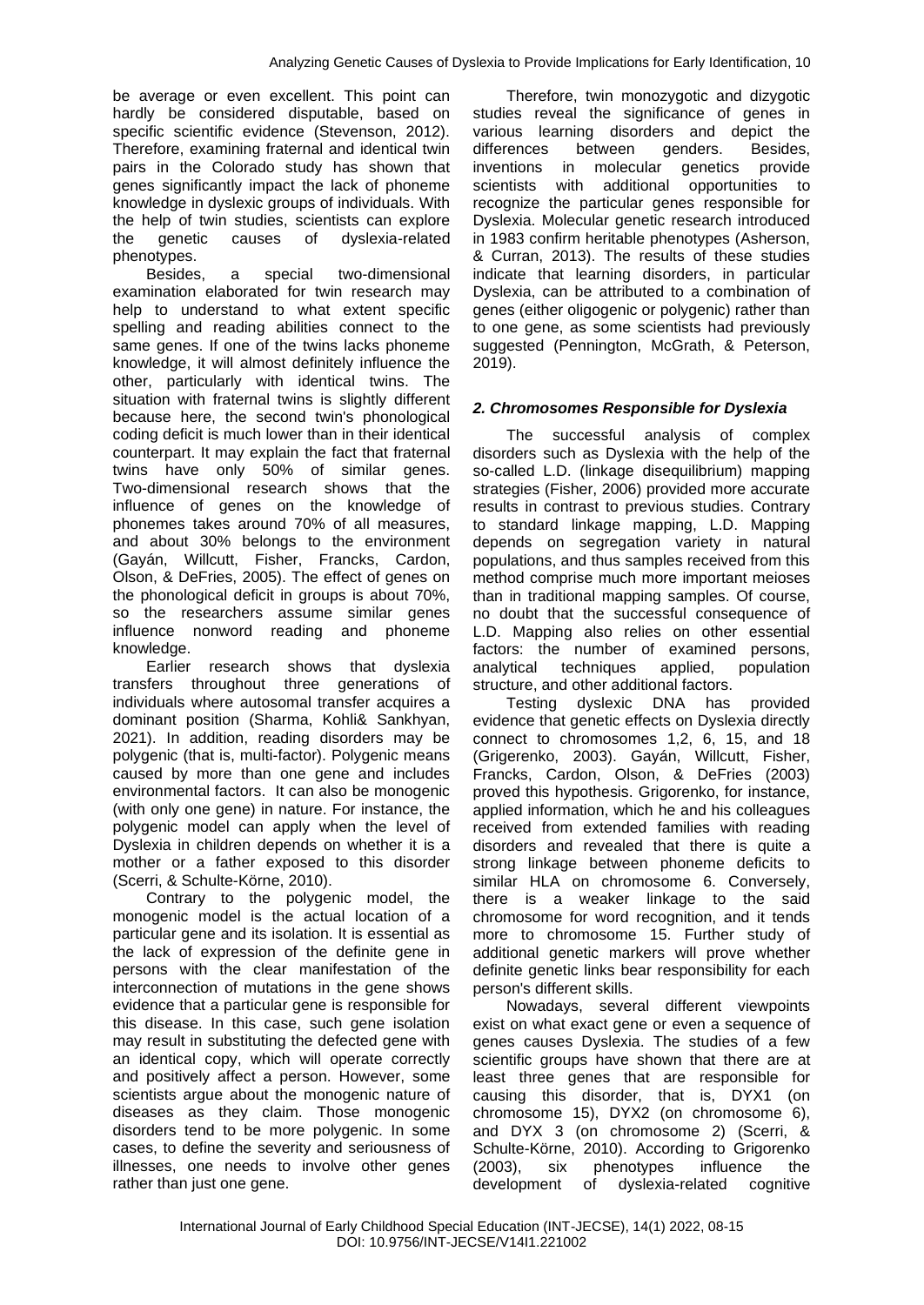processes: phonemic awareness, phonological decoding, rapid naming, single-word reading, vocabulary, and spelling. Lately, a group of Finnish researchers identified the gene that bears the principal responsibility for dyslexia onset and its further aggravation (Proceedings of the National Academy of Sciences, 2003).

Earlier Genetic studies for Dyslexia found that chromosome 15 affects Dyslexia (Smith, Kimberling, & Pennington, 1991) more than chromosome 6 as seen in recent studies (Fisher & DeFries, 2002). Chromosome 6 seems to be the main chromosome affecting Dyslexia. Grigorenko (2003) found that the linkage of phonological awareness phenotype to 6p21.3 influences dyslexia and called DYX2 on chromosome 6- and single-word reading ascribed to chromosome 15. However, (Nöthen, Schulte-Koerne, Grimm, Cichon, Vogt, Müller-Myhsok, Remschmidt (1999) suggested that spelling and reading difficulty link to chromosome 15, but they found no strong confirmation for linking spelling difficulty with chromosome 6.

The researchers found out that the gene DYX1 (situated on chromosome 15) is either destroyed in people with Dyslexia or is in the wrong place, causing cells' production of a shorter protein version of DYX1 (Nöthen et al., 1999). Further, the scientists suggested that a break occurs in chromosome 15, and a significant amount of albumen is collected there (Nöthen et al., 1999). The scholars checked gene DYX1 in more than one hundred affected people and about two hundred non-affected children and grown-ups and got the following result.

At the first level of the Finnish research, the break of gene DYX1 occurred in about nine percent of affected people and less than three percent non-affected (Nöthen et al., 1999). At the second level, the break of the gene appeared in twelve percent of those with Dyslexia and about five percent of non-affected individuals (Bruce Bower, 2003). Moreover, the conducted analysis has shown that only definite (and not all) cells answer for the DYX1 protein; that is, there is still no information about the neural function of the protein.

In this regard, the molecular structure of human beings' DYX1 protein dramatically differs from the similar proteins in monkeys. As a result, several scholars consider that the detailed study of gene DYX1 may also help to find the differences between the human brains system and the brains of apes. Another group of scientists considers gene DYX3 (that belongs to chromosome 2) responsible for difficulties with reading and spelling (Fagerheim, Raeymaekers, Tønnessen, Pedersen, Tranebjærg, & Lubs, 1999). Of course, they suppose that it may not be the only gene that influences the onset of

Dyslexia, but it confirms the genetic nature of this disease.

Doctor Toril Fagerheim states that she and her colleagues from Antwerp University in Belgium and Florida University in Miami managed to find the gene while examining a large Norwegian family with a long dyslexia pedigree (Nöthen et al., 1999). All the family representatives have passed nine tests to identify the disorder (including blood analysis). In the process of research, it was revealed that eleven out of thirty-six individuals have Dyslexia. Conducting the genetic analysis of all affected family members, the scientists have identified the gene link with chromosome 2.

Finding a short sequence of genetic substances between D2S2352 and D2S1337 markers suggests that this particular gene causes inherited Dyslexia in most infected individuals. Doctor Fagerheim considers that cloning the gene DYX3 will contribute to the easier detection of other genes that influence reading and spelling processes because external factors or the environment may cause Dyslexia.

Scientists from Sheffield University insist on the biological cause of Dyslexia. Nicolson, Fawcett and, Dean (2001) have put forward a hypothesis that Dyslexia may result from abnormalities in the cerebellum – the brain's part responsible for coordination, pose, and equilibrium. Using scanners and specially developed testing, they have found that cerebellum activity is 10% lower in affected people than in ordinary people. Thus, they aim their further research at evaluating how genes DYX1, and possibly some others, influence a person's brain and cause various disorders and how the albumen is responsible for other aspects that connect with the brain's activity, for instance, problems with speech and hyperactivity. It is necessary to examine more children and grown-ups with Dyslexia to confirm the results and define how the gene and its protein operate.

After a certain period, the number of families was increased by ten more pedigrees, and all families underwent research using parametric and nonparametric means (Smith, Kimberling & Pennington, 1991). Parametric and nonparametric measures have become very popular nowadays for determining complex diseases and disorders. It is an obligatory condition for parametric analysis to specify exactly the information about the suggested inheritance mode. They concluded that statistical maintenance for a locus (located near the analyzed markers) was responsible for causing diseases. To get accurate results, precise and robust statistical techniques for identifying complex disorders are necessary because there is an excellent possibility of the wrong specification of characteristics for the genetic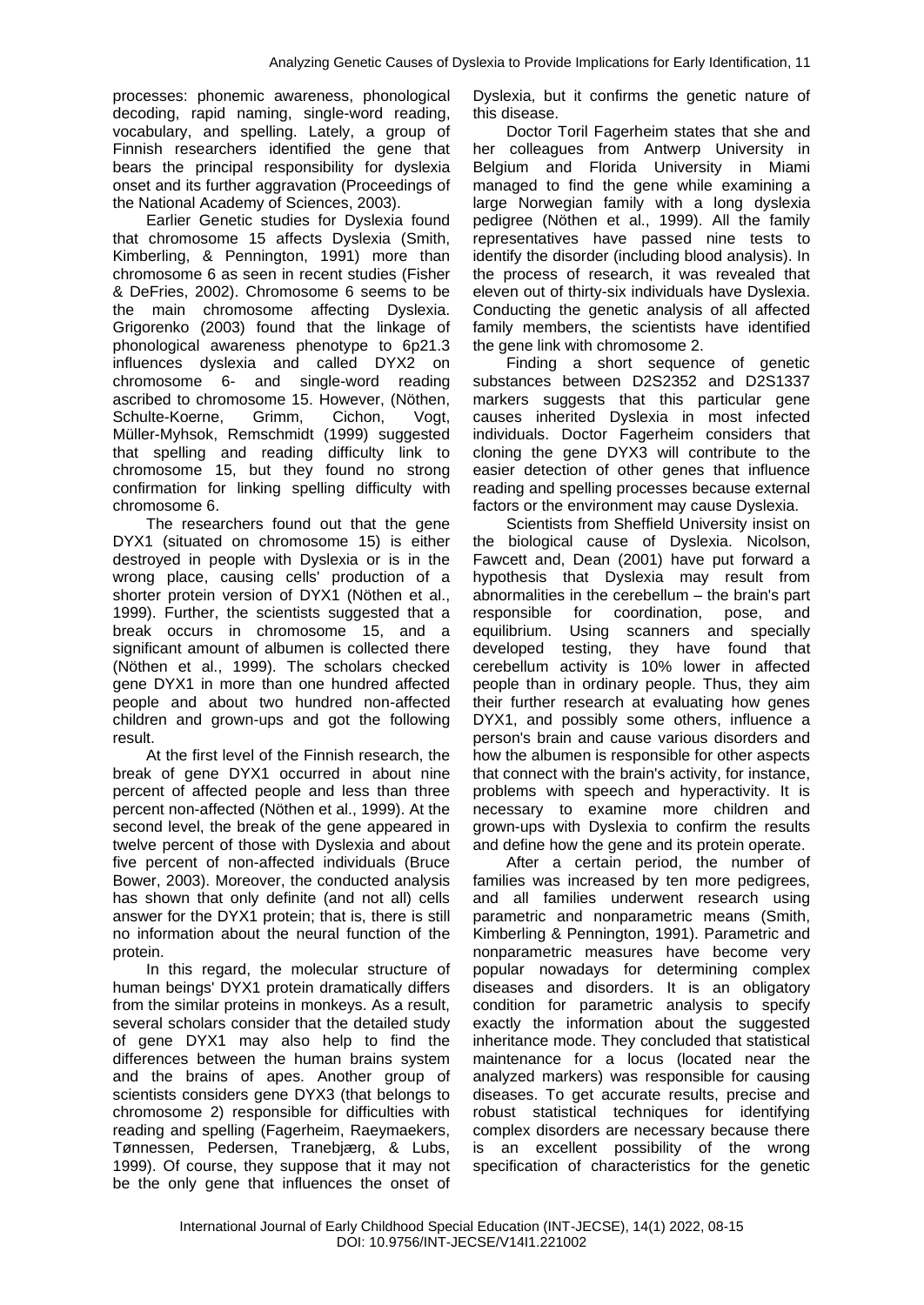model, like gene frequency, penetrance, genetic heterogeneity.

Recently, two more research types have confirmed Smith's hypothesis regarding the locus connection to chromosome 15. Grigorenko (2003) initiated the first research. Moreover, the

received outcome of the research group has shown that five different dyslexia constituents reading of separate words, phonological knowledge, the deciphering of phonology, rapid naming, and discrepancy of composite words from the vocabulary – relate to chromosome 15.

# *Table 1.*

*Comparing Recent Linkage Studies of Dyslexia*

| <b>Study</b>                                                                  | <b>Materials and Methods</b>                                                                            | Phenotype                                                                                                                                                                                                       | Chromoso<br>mal<br><b>Regions</b> | <b>Results</b>                                                                              |
|-------------------------------------------------------------------------------|---------------------------------------------------------------------------------------------------------|-----------------------------------------------------------------------------------------------------------------------------------------------------------------------------------------------------------------|-----------------------------------|---------------------------------------------------------------------------------------------|
| Smith et al.<br>(1991)                                                        | 18 multiplex families<br>Tests: LOD-Score<br>Analysis, sib-pair<br>analysis (QTL)                       | Reading disability                                                                                                                                                                                              | 6p21,15cen<br>-15gter             | Evidence for linkage<br>to 6p21.3, 15cen,<br>and 15q15-qter;<br>evid, for<br>heterogeneity  |
| Schulte-Körne,<br>Deimel, Müller,<br>Gutenbrunner, &<br>Remschmidt,<br>(1996) | Seven multiplex<br>families, Tests; LOD-<br>Score and<br>nonparametric analysis                         | Spelling disability                                                                                                                                                                                             | 6.15                              | Evidence for linkage<br>to 15g21                                                            |
| Fagerheim et al.<br>(1999)                                                    | One multiple family<br>with36 members; history<br>and tests, LOD-Score<br>and nonparametric<br>analysis | Test results in two of 6 tests of a test<br>battery: word reading with and without time<br>constraint, phonological awareness (phenol.<br>blending with words and nonwords),<br>phonological decoding, spelling | 2p16-p15                          | Evidence for linkage<br>to 2p16-p15.                                                        |
| Morris et al.<br>(2000)                                                       | 178 parent-proband<br>trios, association study                                                          | Reading disorder                                                                                                                                                                                                | 15q15-q21                         | Highly significant<br>association in both<br>samples with a 3-<br>marker haplotype          |
| Fisher & DeFries.<br>(2002)                                                   | 82 families, 181 sib<br>pairs, Tests, sib-pair<br>analyses (QTL)                                        | Four different phenotypes: word reading,<br>IQ-reading discrepancy, orthographic<br>coding, nonword reading                                                                                                     | 6p25-21.3                         | Evidence for a QTL<br>in 6p21.3(reading of<br>irregular words and<br>nonwords)              |
| Grigorenko<br>(2003)                                                          | Eight multiplex families;<br>Tests; LOD-Score and<br>nonparametric analysis                             | Six different phenotypes: phonemic<br>awareness, phonological decoding, rapid<br>automized naming (RAN), single word<br>reading, vocabulary, spelling                                                           | 6p22.3-6p<br>21.3                 | Evidence for linkage<br>of single-word<br>reading, vocabulary,<br>and spelling to<br>6p21.3 |
| Gayán et al.<br>(2005)                                                        | 79 families, 126 sib<br>pairs, Tests, sib-pair<br>analyses (QTL)                                        | Four different phenotypes: word reading,<br>orthographic coding, nonword reading,<br>phonological awareness                                                                                                     | 6p22. 3-p<br>21.1                 | Evidence for linkage<br>of phonological and<br>orthographic skills<br>to 6p22.3-p21.3       |

In another study conducted by Morris, Robinson, Turic, Duke, Webb, Milham, & Williams (2000), the results revealed a considerable linkage between dyslexia and three-maker haplotype, particularly D15S146, D15S214, D15S994. These studies have suggested that the locus responsible for reading and spelling disorders directly connects to chromosome 15; however, the researchers consider that this area may include many genes, each of which may pass through correspondent mutation. Therefore, it is essential to narrow the chromosomal area, using corresponding molecular genetic methods and including candidate genes in further study. According to Doyle (2008), such methods used with specific remedial-teaching recommendations (unique learning approaches, educators specialized in Dyslexia) contribute to the treatment of Dyslexia, primarily if it identifies at an early stage. This aspect is discussed in detail in the next section.

## *5. Implication for Early Identification*

Based on the research, scientists have suggested that Dyslexia can be successfully overcome if identified early and treated correctly. However, this success also depends on the complexity of Dyslexia. If this disorder is relatively mild, specific structural reading programs with particular stress on phonics and phonological aspects can improve the reading abilities of a dyslexic person approximately in a period of one year. In this regard, their problems connect with the incapacity to distinguish sounds. The situation will aggravate if dyslexic persons experience more severe issues such as speech disorder and memory deficit. In these cases, specialists need more time and more sophisticated programs (primarily based on advanced computer technologies) to cope with Dyslexia in individuals.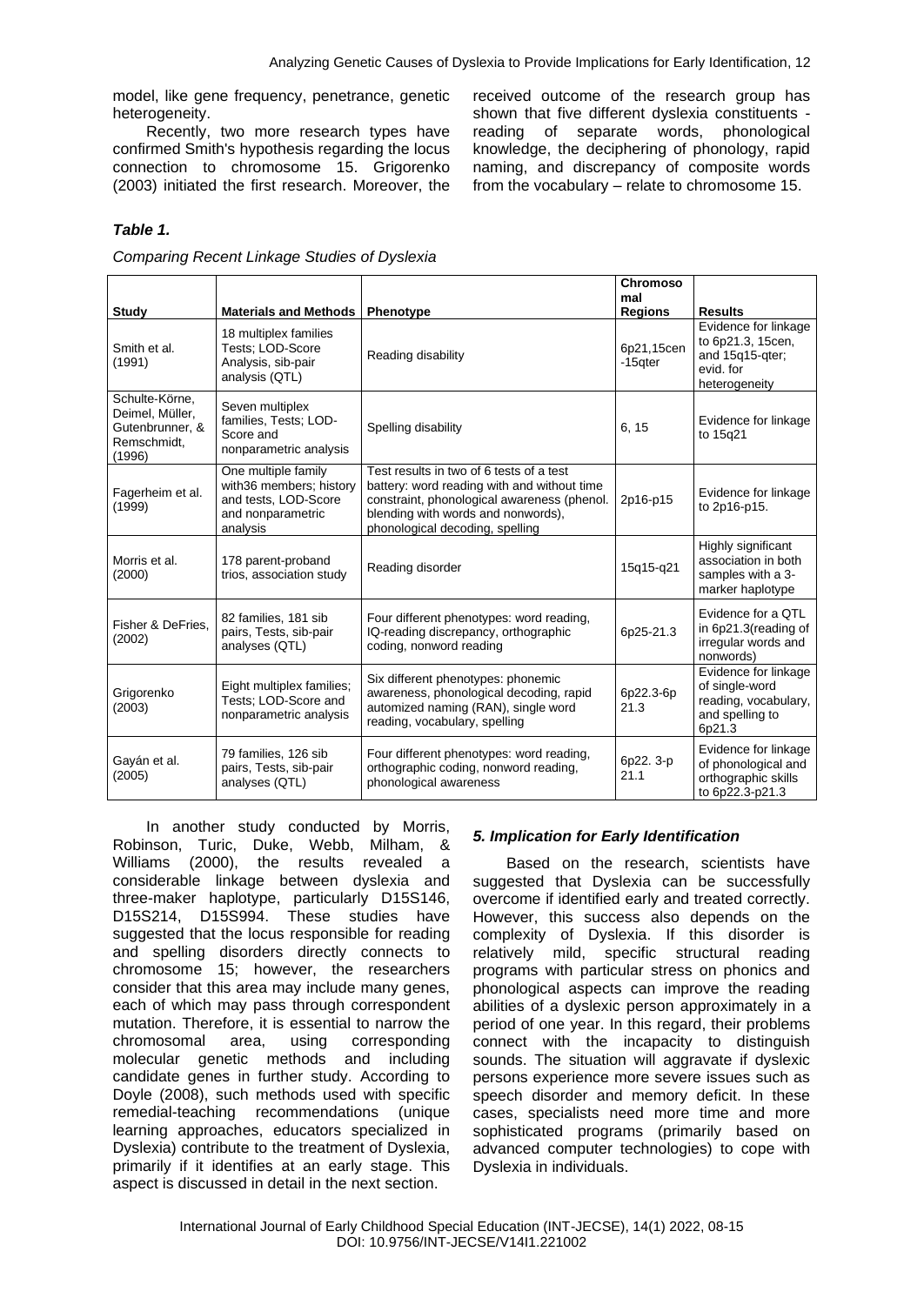In addition, computers and other automated machines can provide an opportunity to conduct proper diagnostics of definite reading disabilities within groups at an early stage and suggest unusual environmental aid to improve a person's reading skills. Unquestionably, this way is especially crucial because Dyslexia often possesses various symptoms. It is sometimes difficult to distinguish this disorder from other learning difficulties that people (especially children) face. Smith, Kimberling, & Pennington (1991) used a few successful methods for identifying Dyslexia to find out the connection of reading disorder to Chromosome 15.

Researchers use parametric and nonparametric methods for such identification. The parametric linkage test requires exact and reliable data that are sometimes difficult to collect in several generations, negatively influencing the analysis. However, nonparametric methods can give accurate results even when parameters are unknown to researchers. Therefore, nonparametric methods can operate without information concerning inheritability. Moreover, penetration rates can determine genes susceptible to various disorders, including Dyslexia. The researchers have developed specific tests that can identify Dyslexia quite early. According to Reynolds & Caravolas (2016), the Bangor test of Dyslexia is relatively successful for recognizing disorders in verbal memory processes.

The Lucid Cognitive Profiling System and the Dyslexia Screening test depend on the literacy development processes, evaluating verbal and visual skills of children. The ACID profile test was also considered an essential tool for identifying certain learning disorders. However, Reid (2016) showed that this test did not recognize literacy problems in children, especially in dyslexic individuals. Researchers have proposed tests to analyze phonological abilities, such as the Phonological Abilities Test and the PhAB (Phonological Assessment Battery). Several recent advances in technology provide more exact data for the early identification of Dyslexia. For instance, C.T. (computed tomography) scanning allows for reconstructing a part of the brain and recognizing certain learning disorders, such as Dyslexia. The MRI (magnetic resonance imaging) provides an opportunity to reveal the differences in the parietal lobe of dyslexic and non-dyslexic persons. In particular, with this method's help, scientists have managed to identify that in dyslexic people, the angular gyms, specific segments of the parietal lobe are similar, contrary to normal individuals. Future research on Dyslexia will utilize these findings.

The PET (positron emission tomography) scan, the SPECT (single-photon emission computed tomography), and the rCBF (regional

cerebral blood flow) are appropriate methods for evaluating those segments of the brain that respond to the process of reading. The AEP (averaged evoked potential) and the ERP (eventrelated potentials) techniques reveal the activity of the person's brain when it associates with a specific stimulus, for instance, a word. Generally, MRI (magnetic resonance imaging) and PET (Positron Emission Tomography) analyze normal incidence. MRI and PET research parents and children with dyslexia disorder, paying particular attention to genetic factors. However, "familiality" (or family relations) is not always a reliable confirmation of genetic heritability.

Based on the proposed methods, it is clear that the clinical environment, with the help of specific medical tools, is needed for early identification of Dyslexia analysis; however, further treatment can be conducted, applying to educational means (Reynolds & Caravolas, 2016). Such an approach contrasts the conventional methods for treating Dyslexia and similar learning disabilities, producing better results in most dyslexic people.

## **Discussion**

The analysis in this paper has discussed the research on genetic causes of Dyslexia and its implication for early identification. Some studies have found that a few phenotypes directly link with spelling and reading disorders; however, casual linkages between these phenotypes require additional research. As genes influence the areas of the person's brain, scientists have to combine the findings of the studies in neuroscience and molecular neuroscience. This step is crucial because the high level of heritability does not always show that genetic factors fully affect spelling and reading disorders and are the only reason for the appearance of Dyslexia. There are many other environmental factors identified in twin studies that can contribute to the formation of Dyslexia. However, several studies have shown that genes are indirectly responsible for Dyslexia and other similar learning disorders.

The findings of various scientific studies have shown that the first symptoms of Dyslexia appear between the ages of three and four. Moreover, the considerable and crucial genetic interconnection between word definition and sound processing gives necessary proof that phonological coding directly depends on a genetically based perceptive process that affects phonological and orthographic abilities (Boets, Wouters, Van Wieringen & Ghesquiere, 2007). Providing persons with Dyslexia the appropriate information about this disorder and its treatment methods can help them cope with the disease in a faster and more effective way. Modern scientists should pay more attention to the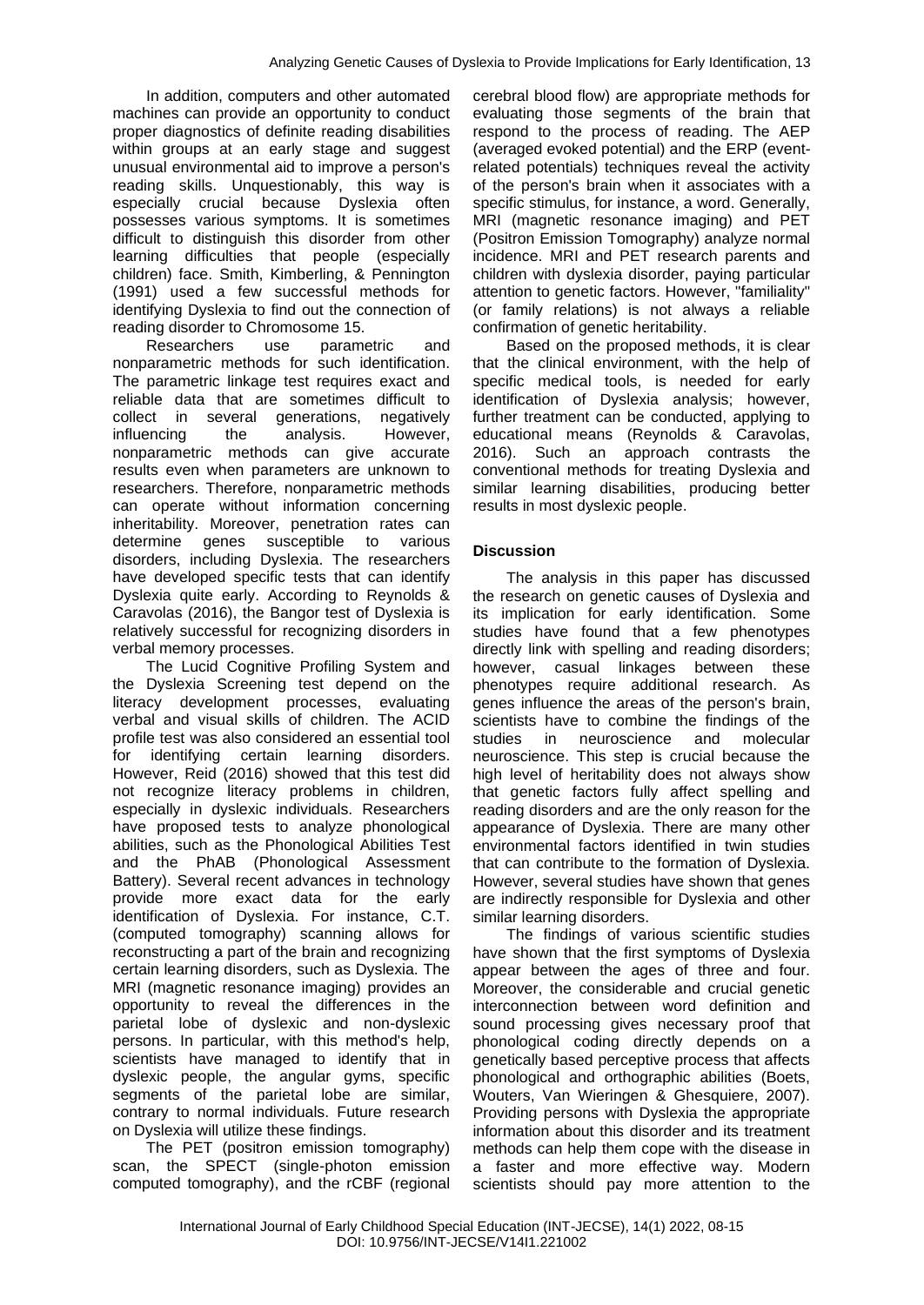problem of Dyslexia and other learning disabilities, finding the location of dyslexia genes, and with the help of molecular research detecting dyslexia symptoms. This research will positively influence timely intervention and faster prevention or treatment and provide definite answers to the fundamental questions of neurobiology.

## **References**

- Asherson, P.J., & Curran, S. (2013). Approaches to Gene Mapping in Complex Disorders and Their Application in Child Psychiatry and Psychology. *Annual Progress in Child Psychiatry and Child Development 2002*, 167
- Bower, B. (2003). Dyslexia's DNA clue: Gene takes stage in learning disorder. *Science News*, *164*(9), 131-131.
- Boets, B., Wouters, J., Van Wieringen, A., & Ghesquiere, P. (2007). Auditory processing, speech perception and phonological ability in pre-school children at high-risk for dyslexia: A longitudinal study of the auditory temporal processing theory. *Neuropsychologia*, *45*(8), 1608-1620
- Brkanac, Z., Chapman, N.H., Matsushita, M.M., Chun, L., Nielsen, K., Cochrane, E., & Raskind, W.H. (2007). Evaluation of candidate genes for DYX1 and DYX2 in families with dyslexia. *American Journal of Medical Genetics Part B: Neuropsychiatric Genetics, 144*(4), 556-560.
- Craig, I.W., McClay, J., Plomin, R., & Freeman, B. (2000). Chasing behaviour genes into the next millennium. *Trends in biotechnology*, *18*(1), 22-26.
- Davis, B.G. (2009). *Tools for teaching*. John Wiley & Sons.
- Doyle, J. (2008). *Dyslexia: An introduction guide*. John Wiley & Sons.
- Fagerheim, T., Raeymaekers, P., Tønnessen, F.E., Pedersen, M., Tranebjærg, L., & Lubs, H.A. (1999). A new gene (DYX3) for dyslexia is located on chromosome 2. *Journal of medical genetics*, *36*(9), 664-669.
- Fisher, S.E. (2006). Tangled webs: Tracing the connections between genes and cognition. *Cognition*, *101*(2), 270-297.
- Fisher, S.E., & DeFries, J.C. (2002). Developmental dyslexia: genetic dissection of a complex cognitive trait. *Nature Reviews Neuroscience*, *3*(10), 767-780.
- Gayán, J., Willcutt, E.G., Fisher, S.E., Francks, C., Cardon, L.R., Olson, R.K., & DeFries, J.C. (2005). Bivariate linkage scan for reading disability and attention‐deficit/ hyperactivity disorder localizes pleiotropic

loci. *Journal of Child Psychology and Psychiatry*, *46*(10), 1045-1056.

- Grigorenko, E.L. (2003). The first candidate gene for dyslexia: Turning the page of a new chapter of research. *Proceedings of the National Academy of Sciences*, *100*(20), 11190-11192.
- Hornsby, B. (2011). *Overcoming dyslexia*. Random House.
- Miles, T.R., & Miles, E. (1999). *Dyslexia: A hundred years on*. McGraw-Hill Education (UK).
- Morris, D.W., Robinson, L., Turic, D., Duke, M., Webb, V., Milham, C., & Williams, J. (2000). Family-based association mapping provides evidence for a gene for reading disability on chromosome 15q. *Human Molecular Genetics*, *9*(5), 843-848.
- Nicolson, R.I., Fawcett, A.J., & Dean, P. (2001). Developmental dyslexia: the cerebellar deficit hypothesis. *Trends in neurosciences*, *24*(9), 508-511.
- Nöthen, M.M., Schulte-Koerne, G., Grimm, T., Cichon, S., Vogt, I.R., Müller-Myhsok, B., & Remschmidt, H. (1999). Genetic linkage analysis with dyslexia: evidence for linkage of spelling disability to chromosome 15. *European child & adolescent psychiatry*, *8*(3), S56-S59.
- Proceedings of the National Academy of Sciences (2003). Early Edition, August 25.
- Pennington, B.F., McGrath, L.M., & Peterson, R.L. (2019). *Diagnosing learning disorders: From science to practice*. Guilford Publications.
- Reid, G. (2016). *Dyslexia: A practitioner's handbook*. John Wiley & Sons.
- Reynolds, A.E., & Caravolas, M. (2016). Evaluation of the Bangor Dyslexia Test (BDT) for use with Adults. *Dyslexia*, *22*(1), 27-46.
- Schulte‐Körne, G., Deimel, W., Müller, K., Gutenbrunner, C., & Remschmidt, H. (1996). Familial aggregation of spelling disability. *Journal of Child Psychology and Psychiatry*, *37*(7), 817-822.
- Smith, S.D., Kimberling, W.J., & Pennington, B.F. (1991). Screening for multiple genes influencing dyslexia. *Reading and Writing*, *3*(3), 285-298.
- Scerri, T.S., & Schulte-Körne, G. (2010). Genetics of developmental dyslexia. *European child & adolescent psychiatry*, *19*(3), 179-197.
- Sharma, S., Kohli, A., & Sankhyan, N. (2021). Milestones in Aetiology of Developmental Dyslexia. *Journal of Indian Association for Child and Adolescent Mental Health-ISSN 0973-1342*, *17*(1), 105-129.